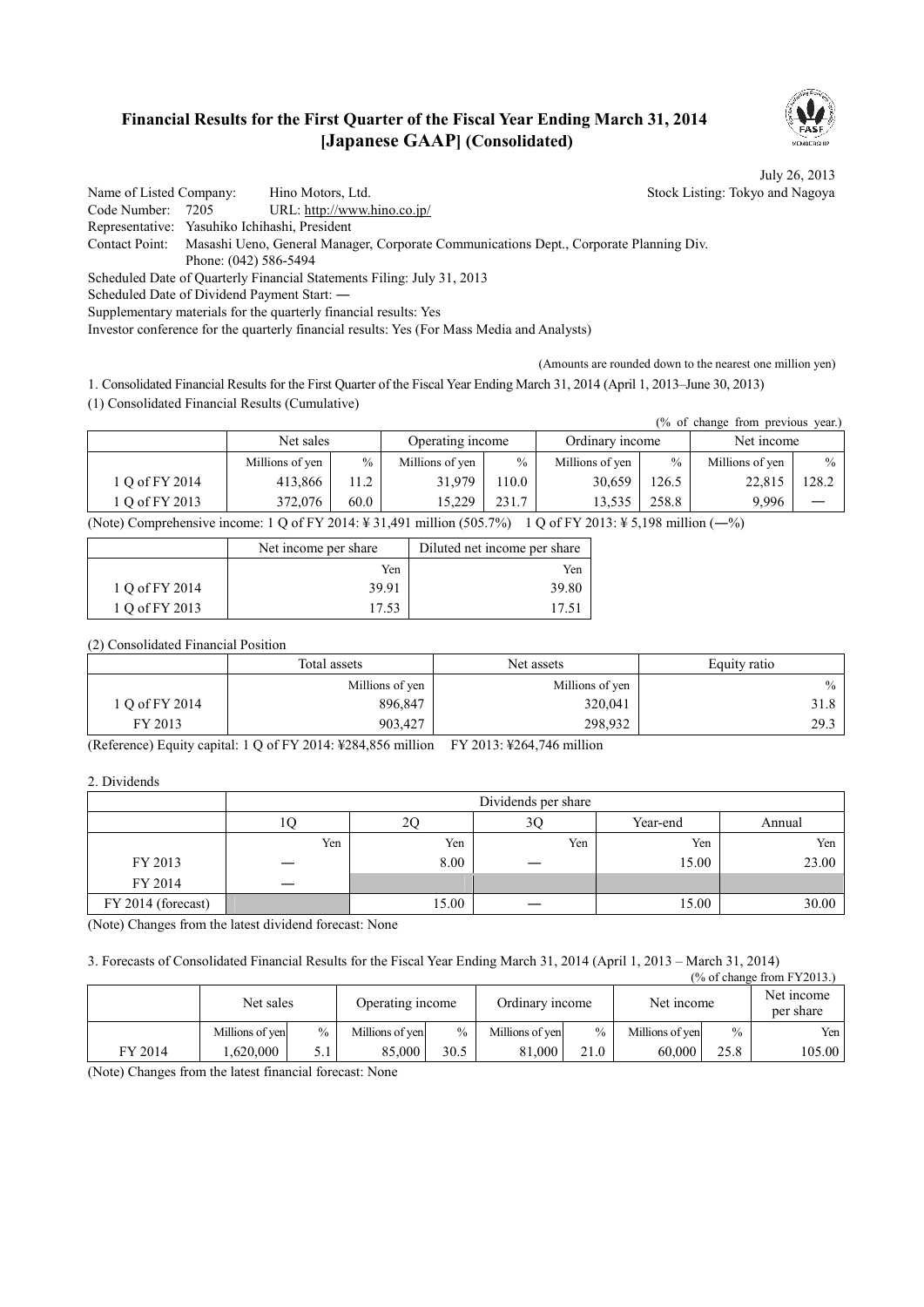\*Notes

- (1) Changes in significant subsidiaries (changes of specified subsidiaries resulting in changes in scope of consolidation) during the current term: None
- (2) Application of the accounting procedures for producing quarterly consolidated financial statements: None

(3) Changes in accounting principles, accounting estimates and restatements:

- 1) Changes associated with revisions of accounting standards: None
- 2) Changes other than those included in 1): None
- 3) Changes of estimation due to accounting issue: None
- 4) Restatements: None

(4) Number of outstanding shares (common stock)

| 1) Number of outstanding shares (including | 1 Q of FY 2014 | 574,580,850 shares FY2013 |            | 574,580,850 shares |
|--------------------------------------------|----------------|---------------------------|------------|--------------------|
| treasury stock) at end of term             |                |                           |            |                    |
| 2) Number of treasury stock at end of term | 1 Q of FY 2014 | 2,727,656 shares FY 2013  |            | 3,134,717 shares   |
| 3) Average number of shares (quarterly     | 1 Q of FY 2014 | 571,707,054 shares        | $10$ of FY | 570,409,739 shares |
| consolidated cumulative period)            |                |                           | 2013       |                    |
|                                            |                |                           |            |                    |

\* Information regarding implementation of quarterly review procedures

· The review procedures of the Financial Instruments and Exchange Act do not apply to this financial notice, and at the time of release it is being reviewed using procedures for quarterly consolidated financial statements.

\*Statement regarding the proper use of financial forecasts and other remarks

- · Forecasts of Consolidated Financial Results for the Fiscal Year Ending March 31, 2014 have been no changes since the last time they were announced (April 25, 2013).
- · Descriptions regarding the future, including the financial projections contained in this report, are based on certain assumptions currently available to the Company, which are, at the discretion of the Company, deemed reasonable, and the Company gives no guarantees that it will achieve these results. In addition, actual financial results may significantly vary due to various factors.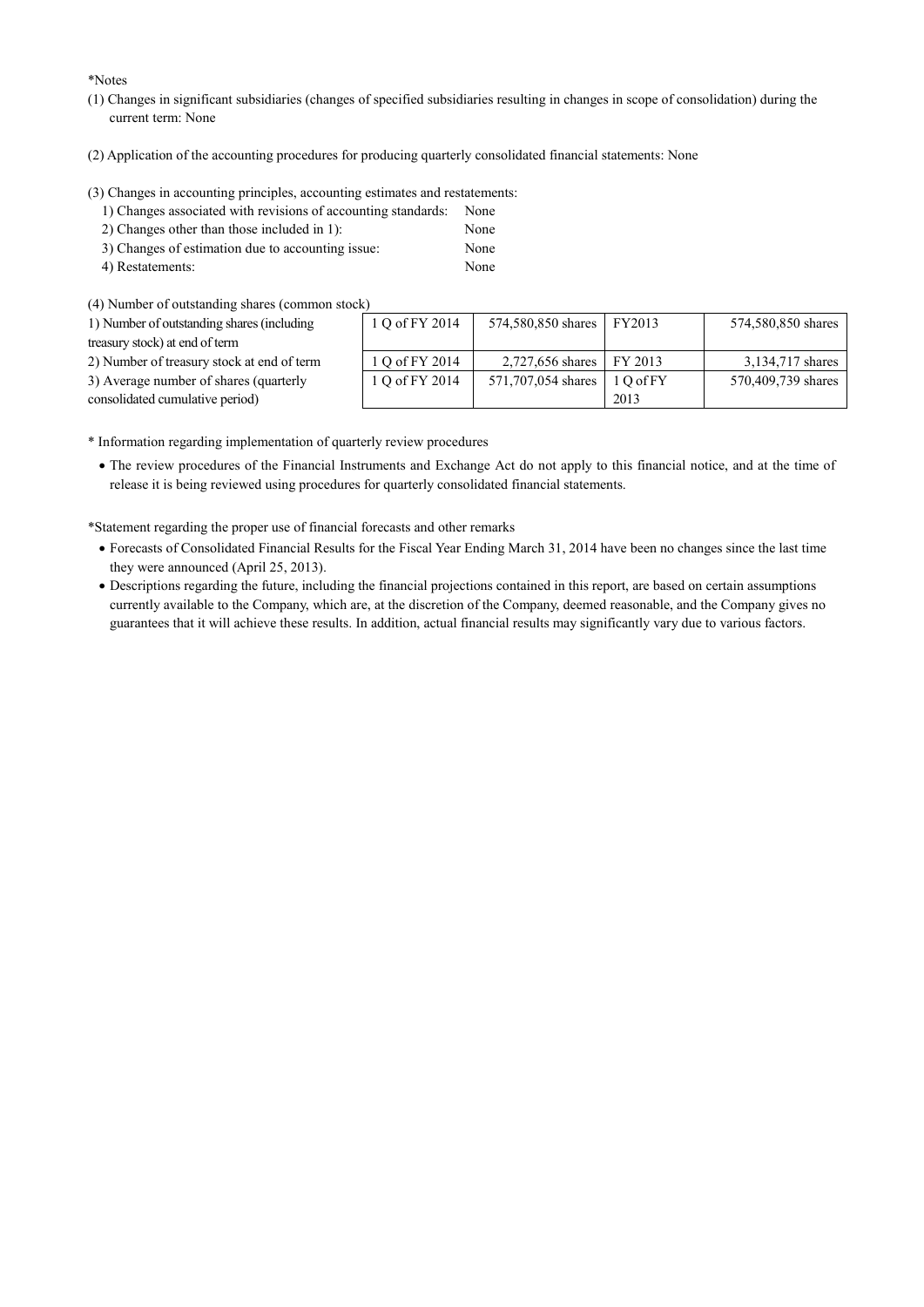## Appendix

# Table of contents of the appendix

| Quarterly Consolidated Statements of Income and Quarterly Consolidated Statements of Comprehensive |  |
|----------------------------------------------------------------------------------------------------|--|
| Income                                                                                             |  |
| Quarterly Consolidated Statements of Income                                                        |  |
|                                                                                                    |  |
| Quarterly Consolidated Statements of Comprehensive Income                                          |  |
|                                                                                                    |  |
|                                                                                                    |  |
|                                                                                                    |  |
|                                                                                                    |  |
|                                                                                                    |  |
|                                                                                                    |  |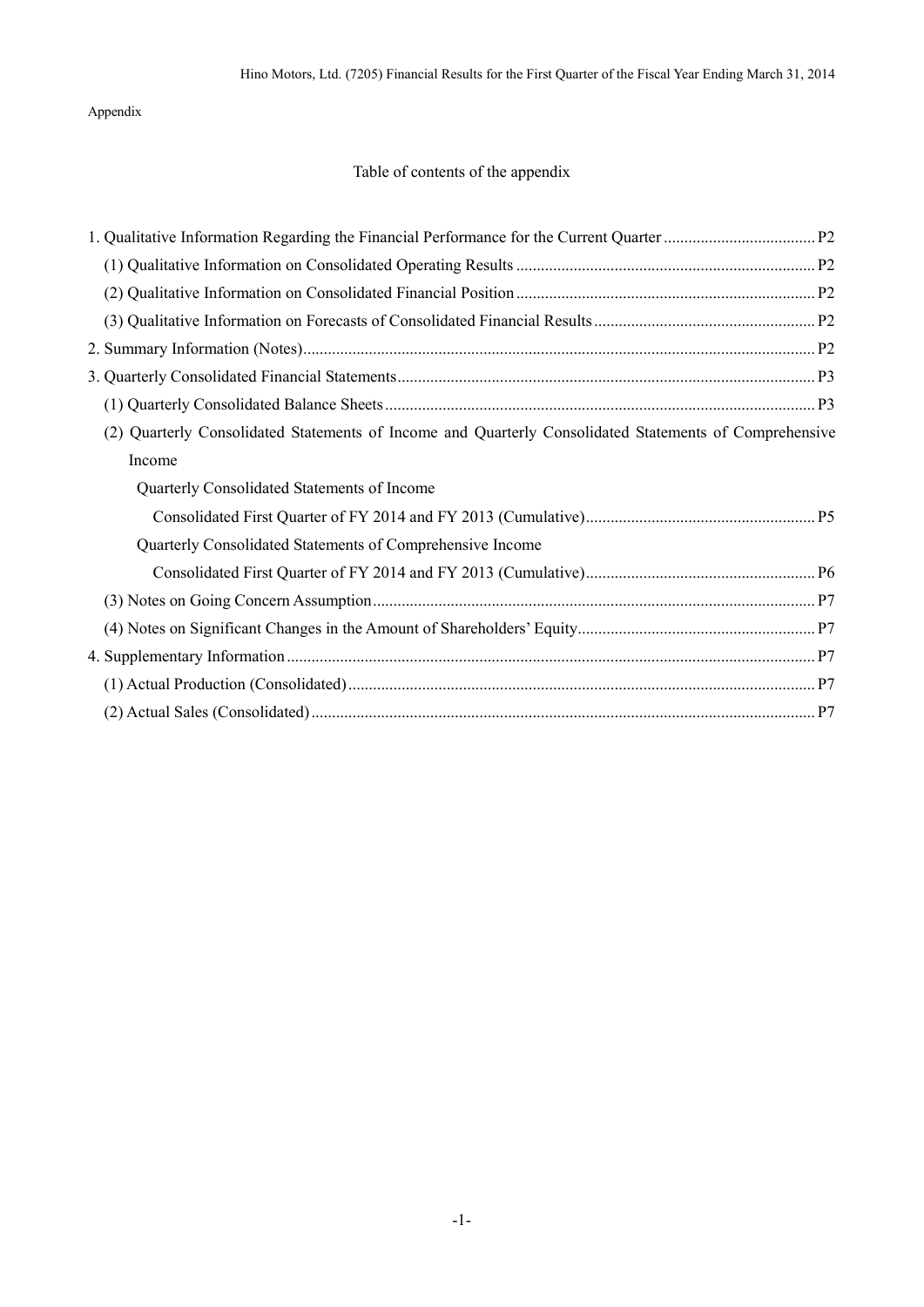### **1. Qualitative Information Regarding the Financial Performance for the Current Quarter (1) Qualitative Information on Consolidated Operating Results**

As for Japanese domestic truck market during the current first quarter, although reconstruction of demand still continued, the total demand decreased to 30.8 thousand units by 0.6 thousand units (-1.9%) due to relationally fall of Eco-Car Subsidy last year.

As for Japanese domestic sales, as a result of increasing sales of light-duty truck "Hino Dutro", the total sales volume of trucks and buses increased to 9.5 thousand units by 0.1 thousand units (1.3%) compared to the same quarter in the previous year.

As for overseas sales, sales in Asia such as Thailand were doing well. Consequently, sales volume increased to 28.6 thousand units by 0.3 thousand units (1.0%) compared to the same quarter in the previous year.

As a result of the above, total unit sales of Hino Brand trucks and buses increased to 38.1 thousand units by 0.4 thousand units (1.1%) compared to the same quarter in the previous year.

As for the volume of sales to Toyota Motor Corporation, mainly the sales of "Land Cruiser Prado" increased, and consequently total sales volume increased to 46.6 thousand units by 2.3 thousand units (5.3%) compared to the same quarter in the previous year.

As a result of the above, net sales were ¥413,866 million, which is an increase of ¥41,790 million (11.2%) as compared to the same quarter in the previous year. As for profit and loss, affected by increase in net sales and depreciation of yen, operating income was ¥31,979 million (an increase of ¥16,750 million compared to the same quarter in the previous year), ordinary income was ¥30,659 million (an increase of ¥17,124 million compared to the same quarter in the previous year), and quarterly net income was ¥22,815 million (an increase of ¥12,818 million compared to the same quarter in the previous year).

#### **(2) Qualitative Information on Consolidated Financial Position**

Total assets at the end of the first quarter decreased by ¥6,580 million to ¥896,847 million compared to the end of the previous fiscal year. This is because of decrease in trade notes and accounts receivable by ¥13,284 million due to decrease of sales units from the end of the previous fiscal year, even though inventories increased by ¥7,433 million.

Liabilities decreased by ¥27,689 million to ¥576,805 million compared to the end of the previous fiscal year. This is mainly because interest-bearing debt decreased by ¥24,609 million.

Net assets increased by ¥21,109 million to ¥320,041 million compared to the end of the previous fiscal year. This is mainly because net income of ¥22,815 million was recorded.

#### **(3) Qualitative Information on Forecasts of Consolidated Financial Results**

There have been no changes since the last time they were announced (April 25, 2013).

#### **2. Summary Information (Notes)**

There are no applicable items.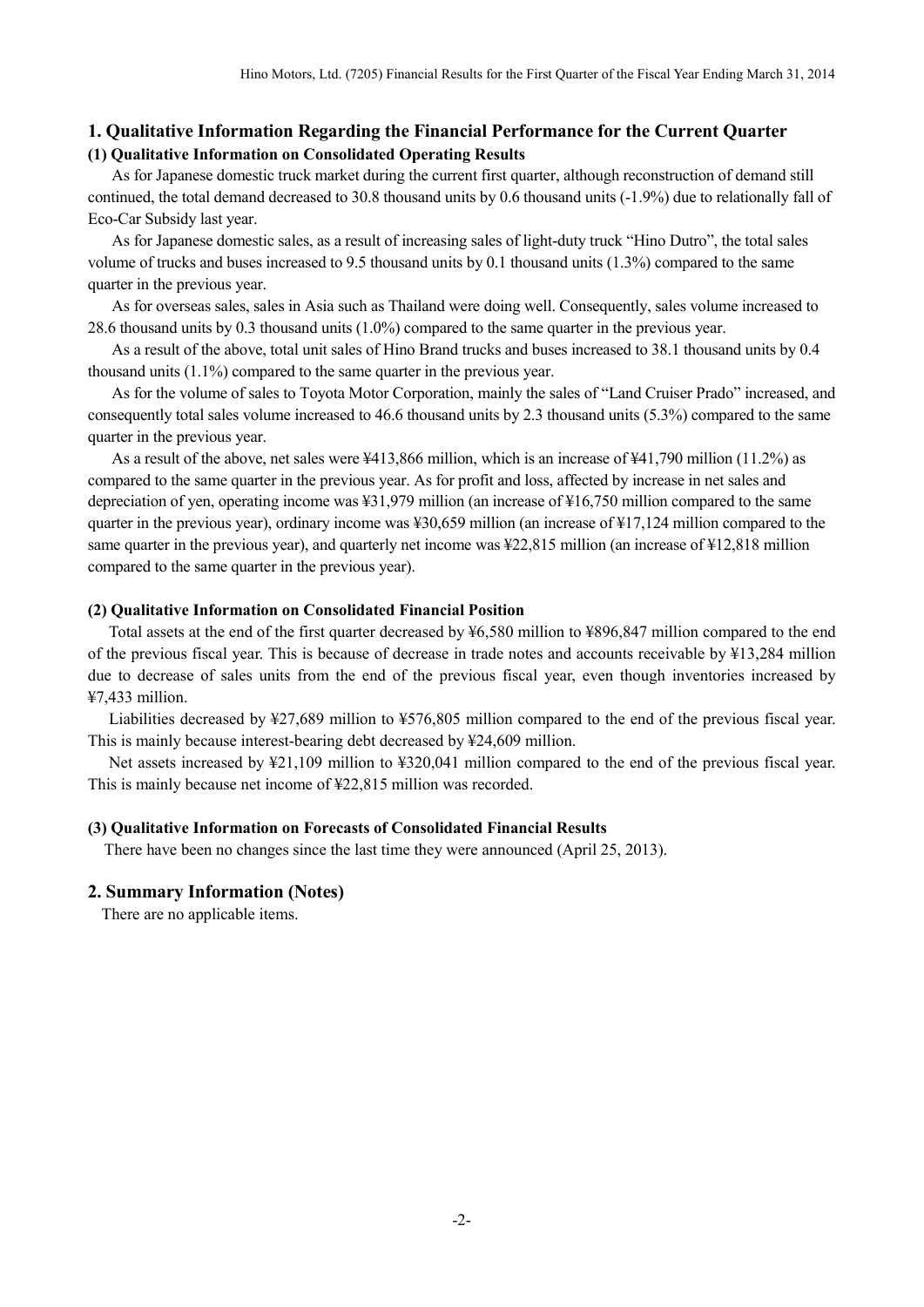# **3. Quarterly Consolidated Financial Statements**

# **(1) Quarterly Consolidated Balance Sheets**

| Qual terry Consonuated Dalance SI            |                        | (Millions of yen)        |
|----------------------------------------------|------------------------|--------------------------|
|                                              | FY 2013                | First Quarter of FY 2014 |
|                                              | (As of March 31, 2013) | (As of June 30, 2013)    |
| Assets                                       |                        |                          |
| Current assets                               |                        |                          |
| Cash and deposits                            | 27,143                 | 21,897                   |
| Trade notes and accounts receivable          | 274,680                | 261,396                  |
| Merchandise and finished goods               | 85,627                 | 91,712                   |
| Work in progress                             | 23,897                 | 24,396                   |
| Raw materials and supplies                   | 38,011                 | 38,860                   |
| Others                                       | 46,324                 | 46,530                   |
| Allowance for doubtful accounts              | (3,503)                | (3,488)                  |
| Total current assets                         | 492,180                | 481,305                  |
| Fixed assets                                 |                        |                          |
| Tangible fixed assets                        |                        |                          |
| Buildings and structures (net)               | 90,323                 | 90,035                   |
| Machinery and transportation equipment (net) | 78,342                 | 77,004                   |
| Land                                         | 96,540                 | 96,632                   |
| Others (net)                                 | 35,645                 | 34,115                   |
| Total tangible fixed assets                  | 300,852                | 297,788                  |
| Intangible fixed assets                      | 16,488                 | 15,957                   |
| Investments and other assets                 |                        |                          |
| Investment securities                        | 86,489                 | 94,080                   |
| Others                                       | 11,600                 | 12,003                   |
| Allowance for doubtful accounts              | (4,184)                | (4,287)                  |
| Total investments and other assets           | 93,906                 | 101,796                  |
| Total fixed assets                           | 411,246                | 415,542                  |
| <b>Total assets</b>                          | 903,427                | 896,847                  |
| Liabilities                                  |                        |                          |
| <b>Current liabilities</b>                   |                        |                          |
| Trade notes and accounts payable             | 229,887                | 222,486                  |
| Short-term loans payable                     | 121,772                | 97,663                   |
| Current portion of long-term loans payable   | 21,254                 | 21,207                   |
| Income taxes payable                         | 7,473                  | 8,074                    |
| Warranty allowance                           | 25,161                 | 25,114                   |
| Other allowance                              | 5,145                  | 6,682                    |
| Others                                       | 70,828                 | 70,425                   |
| Total current liabilities                    | 481,523                | 451,654                  |
| Long-term liabilities                        |                        |                          |
| Long-term loans payable                      | 24,354                 | 23,902                   |
| Provision for retirement benefits            | 53,060                 | 53,102                   |
| Other allowance                              | 1,689                  | 1,408                    |
| Others                                       | 43,867                 | 46,737                   |
| Total long-term liabilities                  | 122,972                | 125,150                  |
| <b>Total liabilities</b>                     | 604,495                | 576,805                  |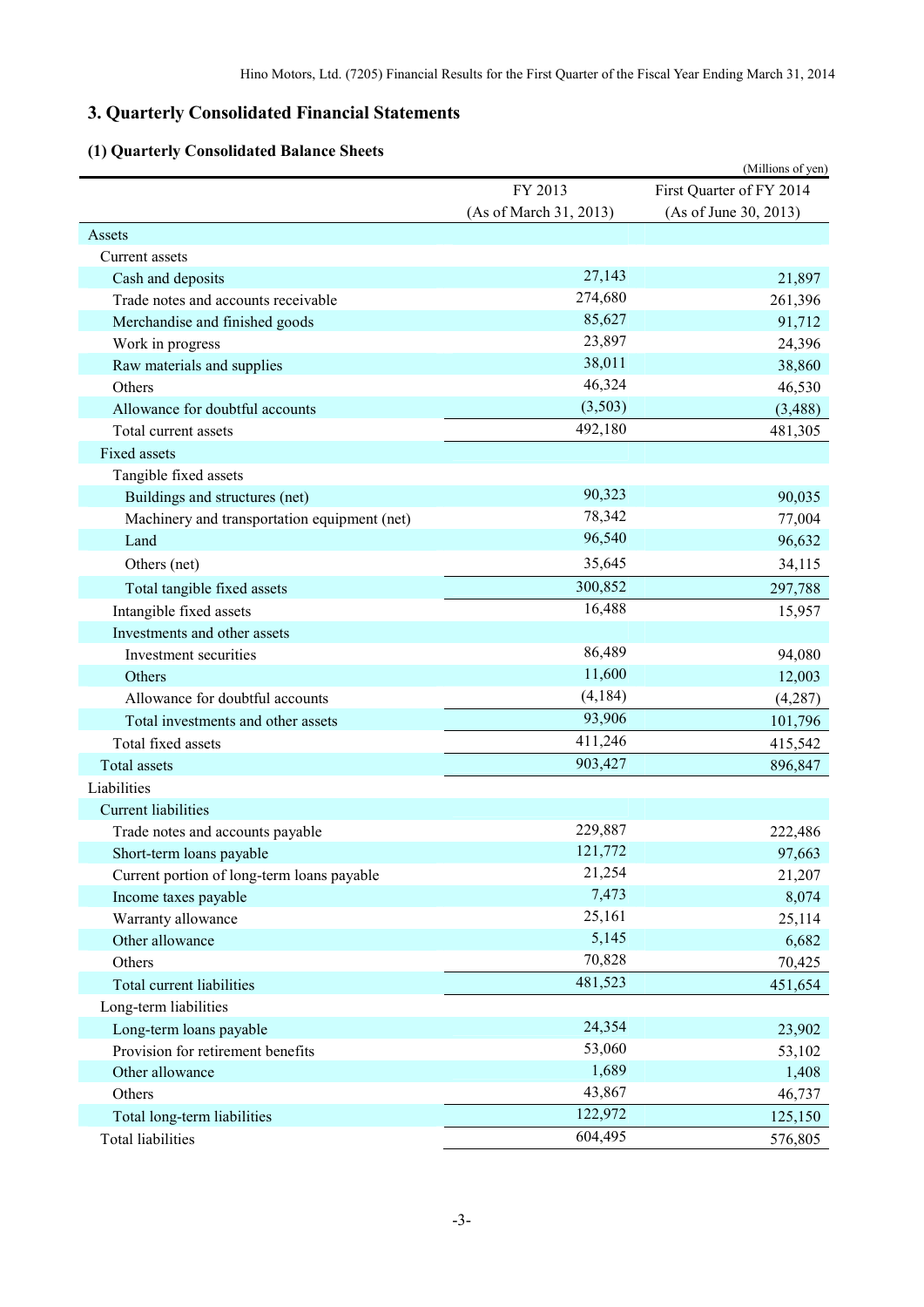|                                                       |                        | (Millions of yen)        |
|-------------------------------------------------------|------------------------|--------------------------|
|                                                       | FY 2013                | First Quarter of FY 2014 |
|                                                       | (As of March 31, 2013) | (As of June 30, 2013)    |
| Net assets                                            |                        |                          |
| Shareholders' equity                                  |                        |                          |
| Common stock                                          | 72,717                 | 72,717                   |
| Additional paid-in capital                            | 64,557                 | 64,653                   |
| Retained earnings                                     | 106,786                | 121,028                  |
| Treasury stock                                        | (1,118)                | (985)                    |
| Total shareholders' equity                            | 242,943                | 257,413                  |
| Accumulated other comprehensive income                |                        |                          |
| Valuation difference on available-for-sale securities | 25,755                 | 30,397                   |
| Deferred gains or losses on hedges                    | (158)                  | 164                      |
| Revaluation reserve for land                          | 1,927                  | 1,927                    |
| Foreign currency translation adjustment               | (5, 721)               | (5,045)                  |
| Total accumulated other comprehensive income          | 21,802                 | 27,443                   |
| Subscription rights to shares                         | 342                    | 317                      |
| Minority interests                                    | 33,843                 | 34,867                   |
| Total net assets                                      | 298,932                | 320,041                  |
| Total liabilities and net assets                      | 903,427                | 896,847                  |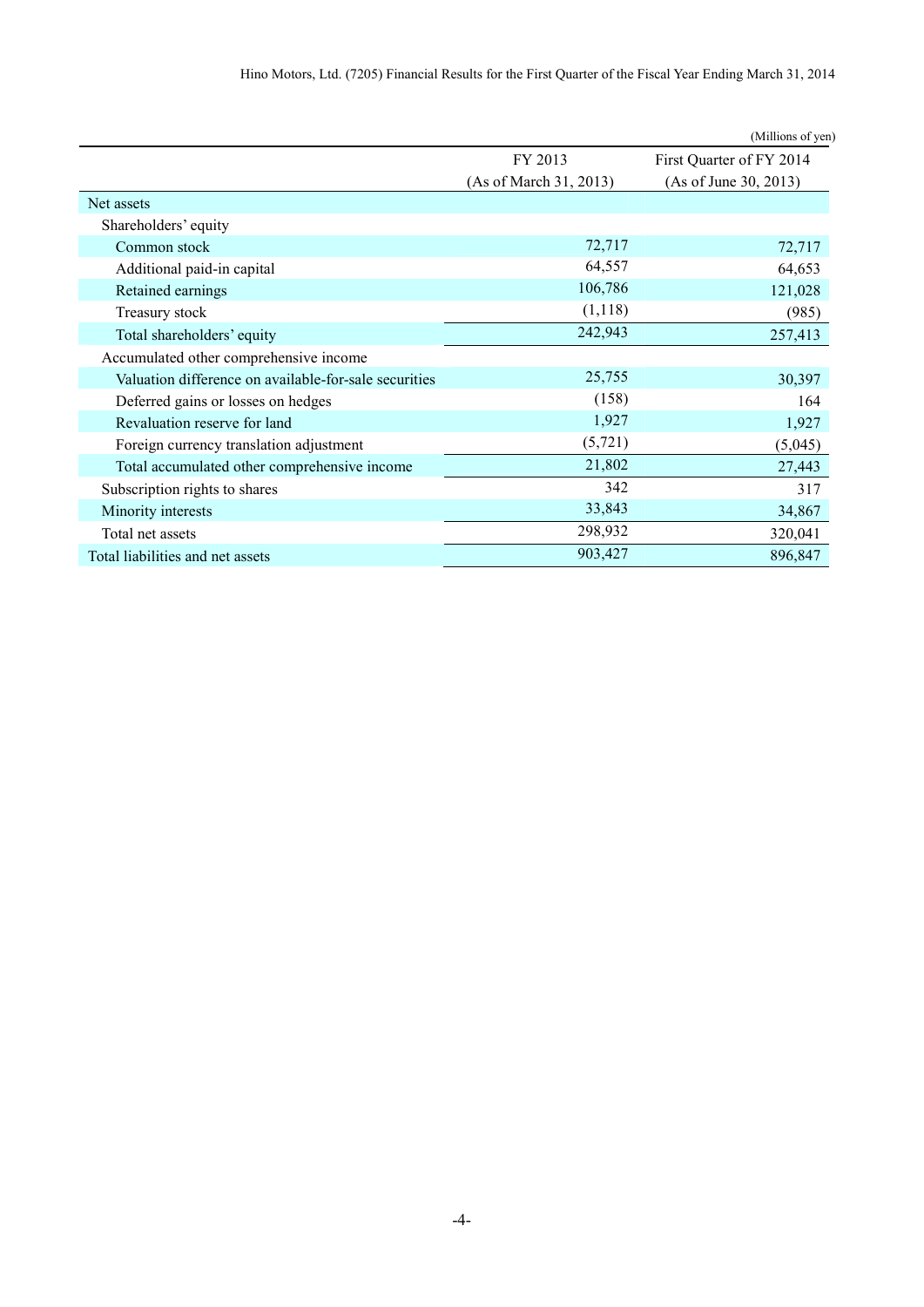# **(2) Quarterly Consolidated Statements of Income and Quarterly Consolidated Statements of Comprehensive Income**

[Quarterly Consolidated Statements of Income]

[Consolidated First Quarter of FY 2014 and FY 2013 (Cumulative)]

|                                                    |                          | (Millions of yen)        |
|----------------------------------------------------|--------------------------|--------------------------|
|                                                    | First Quarter of FY 2013 | First Quarter of FY 2014 |
|                                                    | (From April 1, 2012      | (From April 1, 2013      |
|                                                    | to June 30, 2012)        | to June 30, 2013)        |
| Net sales                                          | 372,076                  | 413,866                  |
| Cost of sales                                      | 320,288                  | 343,127                  |
| Gross profit on sales                              | 51,787                   | 70,738                   |
| Selling, general and administrative expenses       |                          |                          |
| Salary and benefits                                | 8,735                    | 9,563                    |
| Provision for bonuses                              | 1,035                    | 1,094                    |
| Provision for retirement benefits                  | 726                      | 751                      |
| Others                                             | 26,061                   | 27,348                   |
| Total selling, general and administrative expenses | 36,558                   | 38,758                   |
| Operating income                                   | 15,229                   | 31,979                   |
| Non-operating income                               |                          |                          |
| Interest income                                    | 210                      | 277                      |
| Dividends income                                   | 567                      | 549                      |
| Miscellaneous income                               | 610                      | 586                      |
| Total non-operating income                         | 1,387                    | 1,413                    |
| Non-operating expenses                             |                          |                          |
| Interest expenses                                  | 761                      | 1,119                    |
| Loss on foreign exchange                           | 1,965                    | 1,165                    |
| Equity in losses of affiliates                     | 21                       | 200                      |
| Miscellaneous expenses                             | 333                      | 248                      |
| Total non-operating expenses                       | 3,081                    | 2,733                    |
| Ordinary income                                    | 13,535                   | 30,659                   |
| Extraordinary income                               |                          |                          |
| Gain on sales of fixed assets                      | 15                       | 10                       |
| Gain on sales of investment securities             | 742                      | 14                       |
| Others                                             | 3                        | 9                        |
| Total extraordinary income                         | 761                      | 34                       |
| <b>Extraordinary losses</b>                        |                          |                          |
| Loss on sales or disposal of fixes assets          | 63                       | 172                      |
| Others                                             | 46                       | 45                       |
| Total extraordinary losses                         | 109                      | 218                      |
| Income before income taxes and minority interests  | 14,186                   | 30,476                   |
| Income taxes-current                               | 3,153                    | 6,772                    |
| Income taxes-deferred                              | (253)                    | (1, 427)                 |
| Total income taxes                                 | 2,899                    | 5,344                    |
| Income before minority interests                   | 11,287                   | 25,131                   |
| Minority interests income                          | 1,290                    | 2,316                    |
| Net income                                         | 9,996                    | 22,815                   |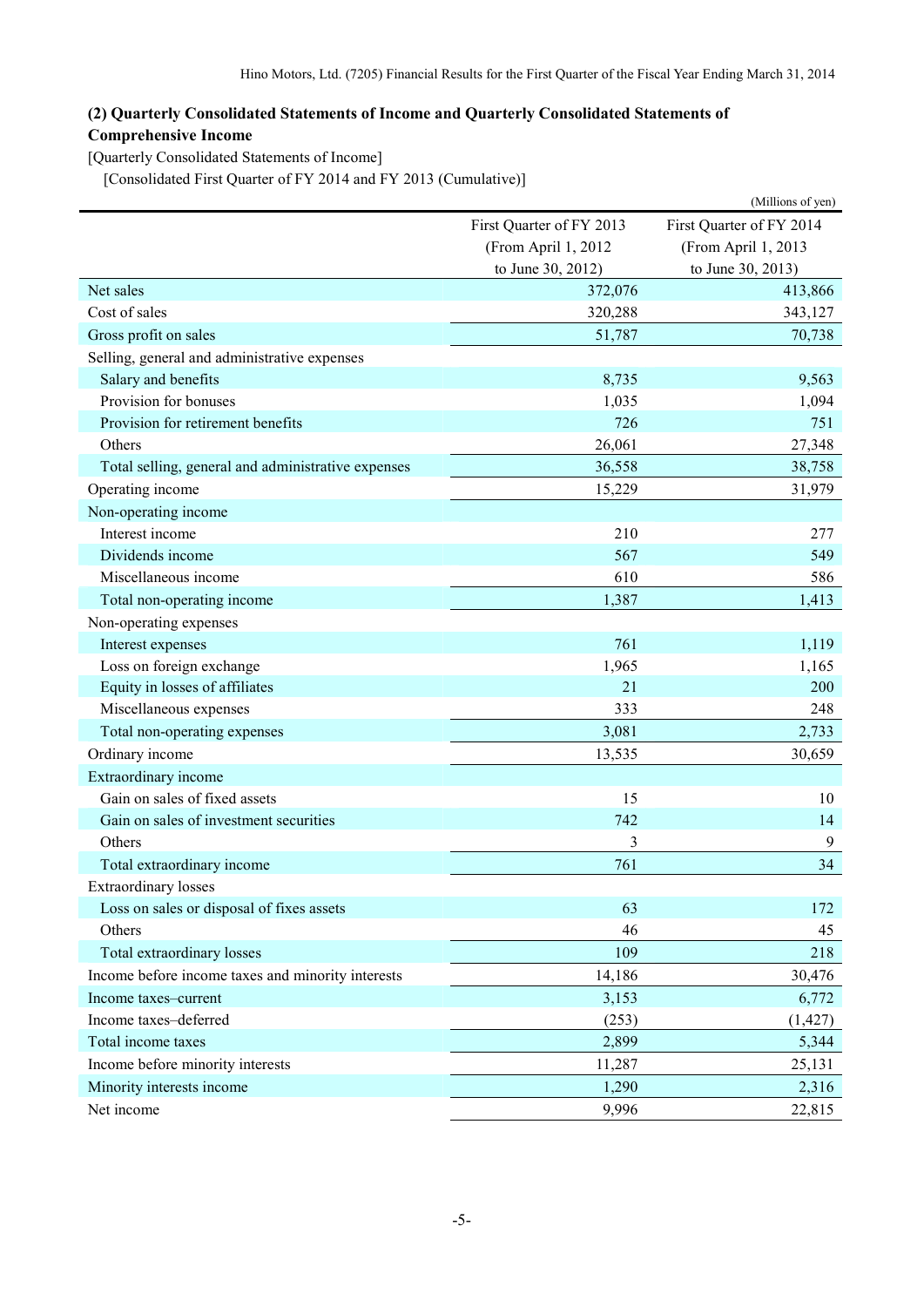[Quarterly Consolidated Statements of Comprehensive Income]

[Consolidated First Quarter of FY 2014 and FY 2013 (Cumulative)]

|                                                           |                          | (Millions of yen)        |
|-----------------------------------------------------------|--------------------------|--------------------------|
|                                                           | First Quarter of FY 2013 | First Quarter of FY 2014 |
|                                                           | (From April 1, 2012)     | (From April 1, 2013)     |
|                                                           | to June 30, 2012)        | to June 30, 2013)        |
| Income before minority interests                          | 11,287                   | 25,131                   |
| Other comprehensive income                                |                          |                          |
| Valuation difference on available-for-sale securities     | (3,368)                  | 4,147                    |
| Deferred gains or losses on hedges                        | 219                      | 323                      |
| Foreign currency translation adjustment                   | (3,253)                  | 993                      |
| Share of other comprehensive income of associates         | 313                      | 895                      |
| accounted for using equity method                         |                          |                          |
| Total other comprehensive income                          | (6,088)                  | 6,359                    |
| Quarterly comprehensive income                            | 5,198                    | 31,491                   |
| (Comprehensive income attributable to)                    |                          |                          |
| Comprehensive income attributable to owners of the        |                          |                          |
| parent                                                    | 4,848                    | 28,456                   |
| attributable<br>Comprehensive<br>minority<br>income<br>to | 350                      |                          |
| interests                                                 |                          | 3,035                    |